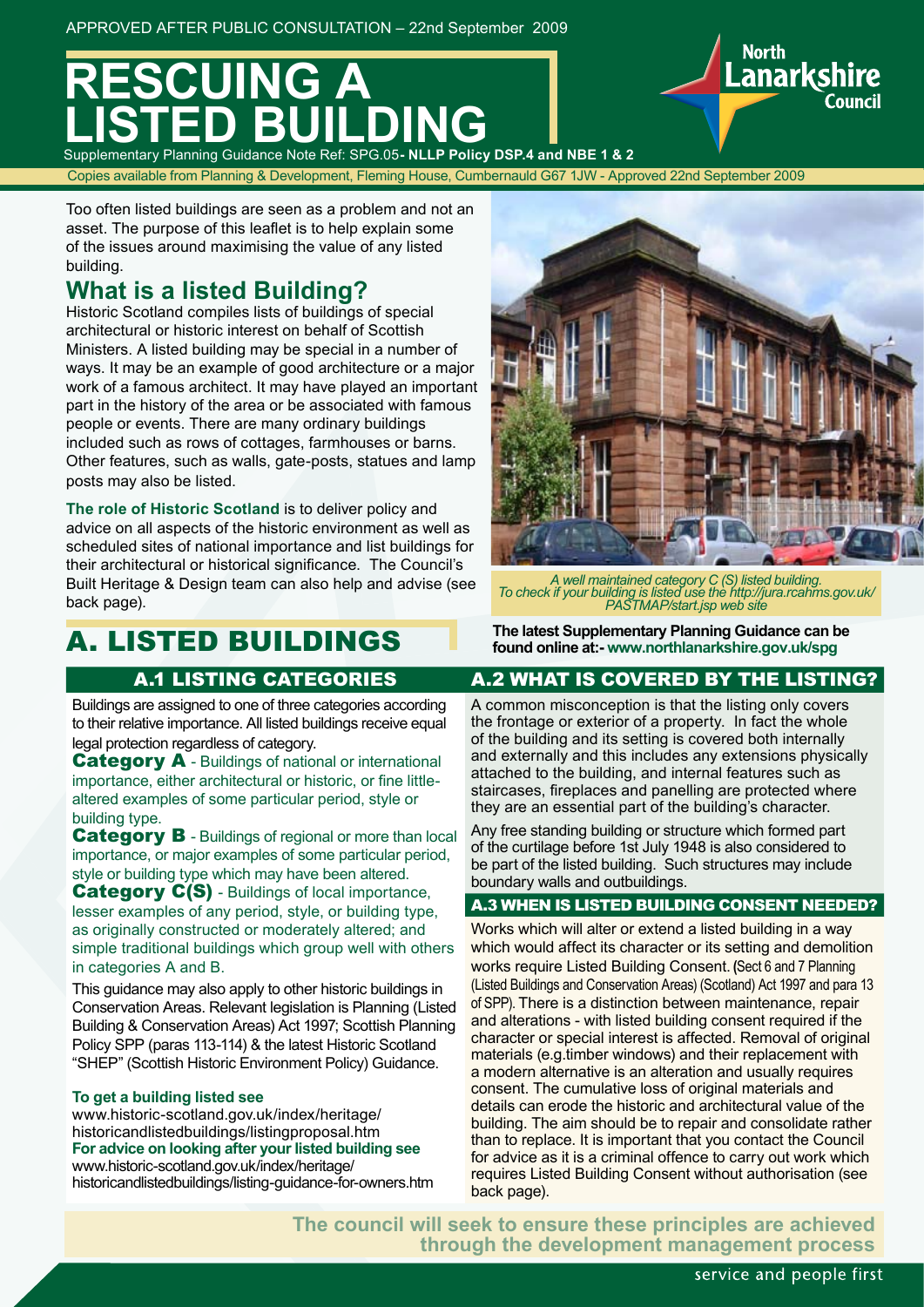## B. REPAIRS AND MAINTENANCE

2. Regular inspection of your building will allow you to identify any defects which need further investigation and repair. An inspection should be undertaken at least once a year ideally in rainy weather (the rain will highlight any blocked gutters or roof defects). Any inspection or maintenance should be carried out safely. 1. All buildings need regular maintenance especially older properties. Owners of listed buildings are responsible for the repair and maintenance of their property just as any property owner is. A small regular investment in maintenance can limit the need for or extent of more expensive repairs.

3. The inspection should cover:

• Roof • Guttering

• External Walls | • External Joinery and ironwork

4. A more detailed inspection checklist can be found in "A Stitch in Time" - see link below. With regular inspection any defects can be highlighted at an early stage and a maintenance programme can be created. See also the Maintenance Guide and INFORM Guides from Historic Scotland - links below.

*Kirk O'Shotts Parish Church (category B listed building) – Repaired with the assistance of Historic Scotland grant. Removed from the Buildings at Risk Register*



*The Whitehouse (36-42 Main St) Kilsyth (Nov 07) after a major fire in November 06*

*The Whitehouse Jan 08 during works undertaken through an Urgent Works Notice* *Regular maintenance will reduce the need for more expensive repairs*

### B.5 THE DO'S AND DONT'S OF REPAIRS AND MAINTENANCE B.6 FURTHER INFORMATION

### DO

 $\overline{2}$ 

- Ensure the building remains wind, weatherproof - & structurally sound
- Seek advice from qualified professionals (eg IHBC)
- Carry out regular inspections
- Undertake regular maintenance
- Repair rather than replace Contact the Council for guidance
- Avoid unnecessary work
- Source appropriate materials
- Identify defects early during inspections (its cheaper!) - early repairs are usually cost effective by preventing damage repairs are usually cost effective by<br>
preventing damage<br>
• Identify and repair the cause of decay
- 
- Use original materials and traditional building methods
- Obtain all necessary Listed Building Consents and Building Warrants
	- Use only reliable contractors or craftspeople

### DON'T

- Allow defects to remain unattended
- Introduce inappropriate materials such as cement mortar
- Undertake repairs or alterations without seeking professional guidance
- Undertake unnecessary alterations
- Conduct repairs without consent
- Remove or demolish any original element (has it been recorded?)
- Employ anyone without checking their references or inspecting their work • Disturb bats, breeding birds, or wildlife without expert advice. Bats are legally protected and as bats tend to return to the same roosts each year, these sites are protected whether bats are present or not. Seek advice from Scottish Natural Heritage (see contacts on back page)

**A Stitch in Time** – Institute of Historic Building Conservation

www.ihbc.org.uk/stitch\_in\_time.htm

### **Scotland's Listed Buildings** –

www.historic-scotland.gov.uk. Useful leaflets for owners of listed buildings including a maintenance guide www.historic-scotland.gov.uk/conservationarea-maintenance-guide.pdf

Their **INFORM Guides** – are free and available on-line - providing a useful introduction to various listed building technical issues.

See also publications/ advice at: www.ahss.org.uk www.spab.org.uk www.georgiangroup.org.uk www.victorian-society.org.uk www.c20society.org.uk www.rcahms.gov.uk See also SPP paras 113 & 114



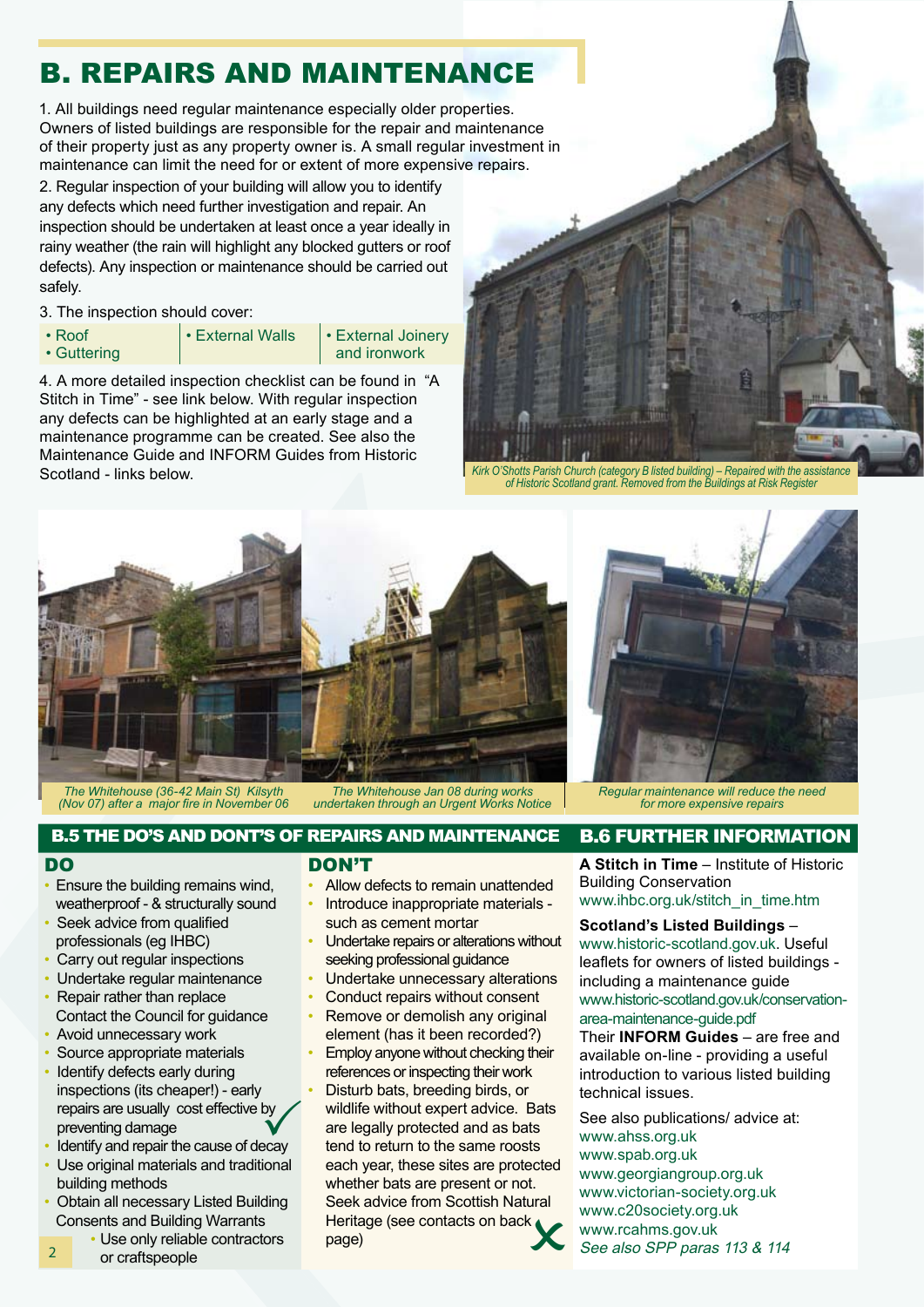### C. BUILDINGS AT RISK

- 1. Buildings are classed at risk when they are:
- Vacant with no identified new use
- Suffering from neglect and/or poor maintenance
- Suffering from structural problems
- Fire damaged
- Unsecured
- Open to the elements
- Threatened with demolition

2. The Scottish Civic Trust reviewed the Buildings at Risk register for North Lanarkshire in 2008 - it can be found on their web site at www.buildingsatrisk.org.uk

3. The Council wishes to work with owners to ensure the sites are secure and that all protective measures are in place to prevent further deterioration, as well as helping assess the options available to secure the future of the listed building.

... *see contacts on back page*



*is the best way to secure its future*

### **C.4 IS GRANT AID AVAILABLE FOR REPAIRS? C.5 COUNCIL'S PLANNING POWERS**

Historic Scotland administers a Historic Building Repair Grants Scheme giving financial help to owners when undertaking high-quality repairs to conserve original features in listed buildings.

**Who can apply? -** Home owners, trusts, commercial undertakings and Local Authorities

**What works are grant aidable? -** Urgent repairs or other work that needs to be done within two years. **What is not grant aidable? -** Routine maintenance and

minor repairs, additions, alterations or demolitions.

For further information on grant schemes go to www.historic-scotland.gov.uk/index/heritage/grants.htm or email hs.grants@scotland.gsi.gov.uk

### **C.6 NEW USES**

Finding new uses for historic buildings is often the key to their continued survival. The best use for an historic building is usually the use it which it was designed - especially if it is a residential or ecclesiastical use. Whenever possible this original use for the building should continue. However the aim should be to find a use that is viable over the long term with minimum impact upon the special architectural and historic interest of the building or area. Whilst not all historic buildings can be readily adapted to serve new uses there are many examples where this has been done successfully.



As well as the power to take enforcement action against unauthorised works, if an owner fails to keep a listed building in a good state of repair the Council has statutory powers to take action against the owner to safeguard the future of the Listed Building. These powers under the Planning (LB&CA)(Scotland) Act 1997 allow the Council to carry out urgent works for the preservation of listed buildings where they are vacant, and to serve repairs notices and if necessary compulsory purchase listed buildings which are in need of repair.

### **Types of Notices:**

An Urgent Works Notice (s49) requires the owner to carry out emergency repairs that are necessary for the urgent preservation of the building. Such notices:-

- Should be the minimum works necessary to ensure the preservation of the building.
- Will ensure the owner gets at least 7 days' notice in writing
- **Effectively grant Listed Building Consent for agreed works**
- Allows the Council to undertake the works in default if the owner fails to act – with the owner paying the cost of these works (or as a legal charge on the property to that effect).
- A **Repairs Notice** (s43) requires the owner to :-
- Carry out works considered reasonably necessary for the proper preservation of the building as specified by the Council. These repairs can go beyond those allowed in an Urgent Works Notice.
- Be given a minimum 2 months period to undertake the specified works.
- If the works are not carried out the Council may begin proceedings to compulsory purchase the building. The Council can compulsorily acquire listed buildings which are not being properly conserved - if this will facilitate its repair - e.g. through a "back to back agreement" with a trust or potential new owner.

If the Council is satisfied that the listed building has been deliberately allowed to fall into disrepair to try and justify its demolition and redevelopment of the site, it may seek a "direction for minimum compensation". This means the owner would only receive compensation which excludes all development value (this can be as low as £1 - as in Arnos Vale cemetery case).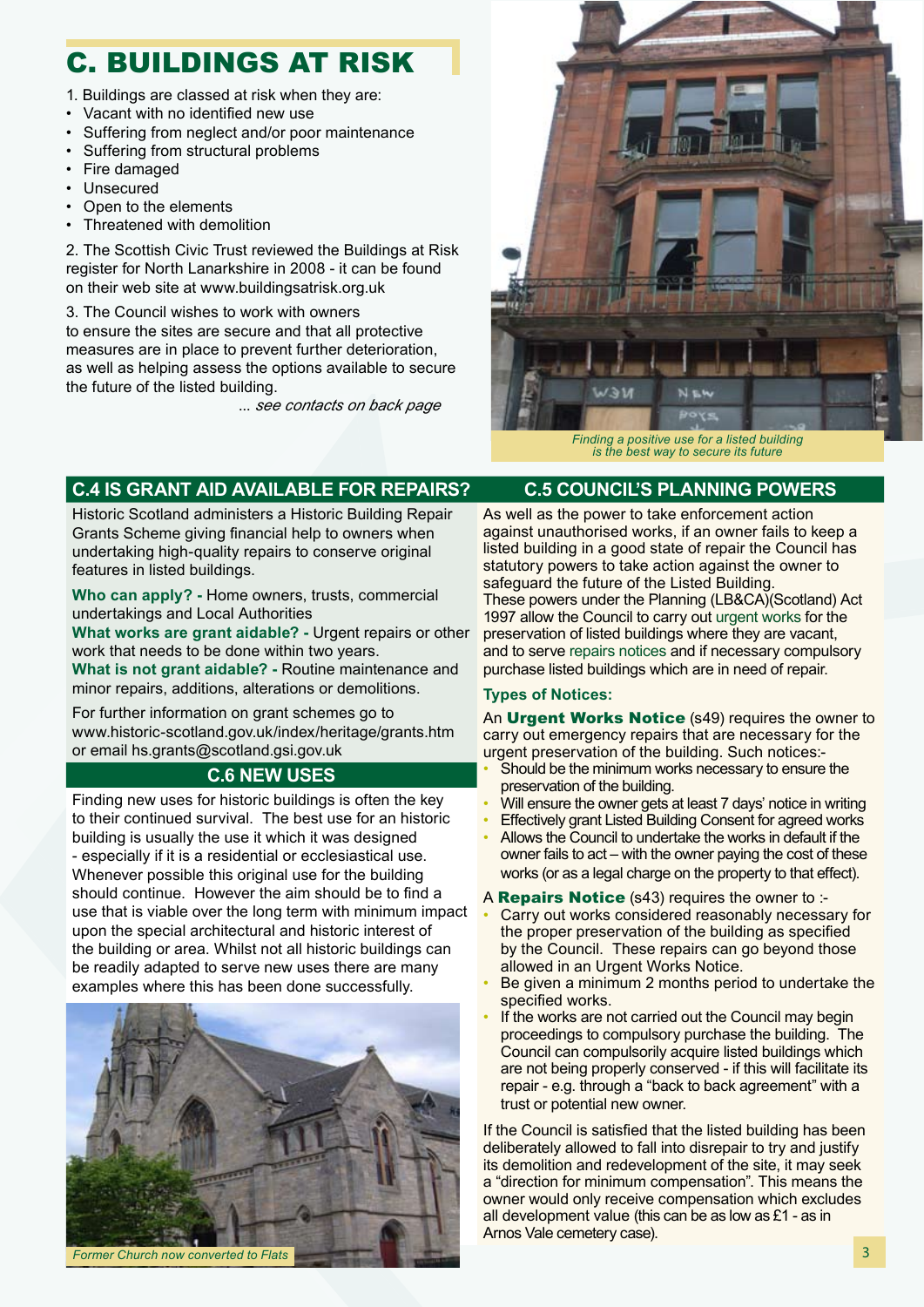" there is a presumption against demolition or other works that will adversely affect a listed building or its setting". Para 113, SPP (Feb 2010)

there should be a presumption in favour of preservation of individual historic assets and also the pattern of the wider historic environment; no historic asset should be lost or radically changed without adequate consideration of its significance and of all the means available to manage and<br>conserve it;" Key Principle 1.14(b) SH Key Principle 1.14(b) SHEP

### D. DEMOLITION

1. The Scottish Government policy is that no worthwhile building should be lost unless it is demonstrated beyond reasonable doubt that every effort has been made to find practical ways of keeping it. The fact that a listed building is unused and considered obsolete for a short period of time is not in itself justification for unsympathetic change or demolition.

2. It is possible to apply to demolish a listed building but there would need to be a very convincing case to support the application as there is a presumption in favour of the preservation of listed buildings (see Section 3.44 of the SHEP ).



*Flats with 4 semi-detached houses to be built in the playground.*

3. There are several tests for demolition which need to be satisfied before consent for demolition is given. Both the Council and Historic Scotland must be satisfied that the tests have been both applied and satisfied before a decision is made. Less significant downtakings are regarded as works of alteration and are likely to need listed building consent.

4. The Council also needs to be satisfied that all reasonable measures have been taken to ensure that a building is safe and secure from vandalism and other sources of damage (such as weather damage).

further info in SHEP and "Demolition" INFORM Guidance from Historic Scotland

| <b>D.5 THE DEMOLITION TESTS ARE</b>                                                                                                                                                                                                                                                                                                                                                                                                                                    | <b>INFO USUALLY REQUIRED</b>                                                                                                                                                                                                                                                                                                           |
|------------------------------------------------------------------------------------------------------------------------------------------------------------------------------------------------------------------------------------------------------------------------------------------------------------------------------------------------------------------------------------------------------------------------------------------------------------------------|----------------------------------------------------------------------------------------------------------------------------------------------------------------------------------------------------------------------------------------------------------------------------------------------------------------------------------------|
| Has the importance and special interest of the building<br>been assessed? Does it make a positive contribution to<br>the local character or not?                                                                                                                                                                                                                                                                                                                       | List description & Conservation Statement<br>- including assessment of character and<br>setting – what is important?                                                                                                                                                                                                                   |
| Has the condition of the building been assessed? Is the<br>building incapable of repair? What issues cannot be resolved?                                                                                                                                                                                                                                                                                                                                               | Structural report - with photos & factual<br>justification of conclusions (not opinions)                                                                                                                                                                                                                                               |
| Has the cost of repairing and maintaining the existing building<br>and the costs of building a new building been assessed? Is<br>the repair of the building not economically viable?                                                                                                                                                                                                                                                                                   | Is there a transparent & realistic financial case -<br>identifying any funding problem? Including fees,<br>VAT, re-sale assumptions, etc ? Is there a priced<br>schedule of repair works & valuation evidence?                                                                                                                         |
| Have design & feasibility options been assessed to<br>demonstrate:<br>That it is not possible to adapt the existing building to<br>accommodate any new use which would safeguard its future,<br>That the demolition is essential to delivering significant<br>benefits to economic growth or the wider community,<br>That the proposed new use and building would<br>positively enhance both the environment and the setting<br>of other listed buildings in the area? | The purpose is to demonstrate that the listed<br>building in not adaptable to accommodate any<br>new use which would safeguard its future. A<br>professional report detailing investigations and<br>assessment of potential alternative new uses,<br>or community benefits and related costs or<br>business plan, is usually required. |
| Is there evidence that the building had been marketed at<br>a reasonable price reflecting its location and condition<br>to potential restoring purchasers for a reasonable period                                                                                                                                                                                                                                                                                      | The purpose is to demonstrate that there is no<br>other interest in the building. A high valuation will<br>negate any advertising. A professional report on                                                                                                                                                                            |

Further info in SHEP Sections 3.42, 3.46 and 3.52 & INFORM Guide on Demolition available free from www.historic-scotland.gov.uk



without success?

*housing bodies to find an interested user The Council will be working with local community groups to help provide community facilities within underused listed buildings* 4

(if any) is required.

what has been done and what interest there was

*The council will also be liasing with local Building Preservation Trusts and*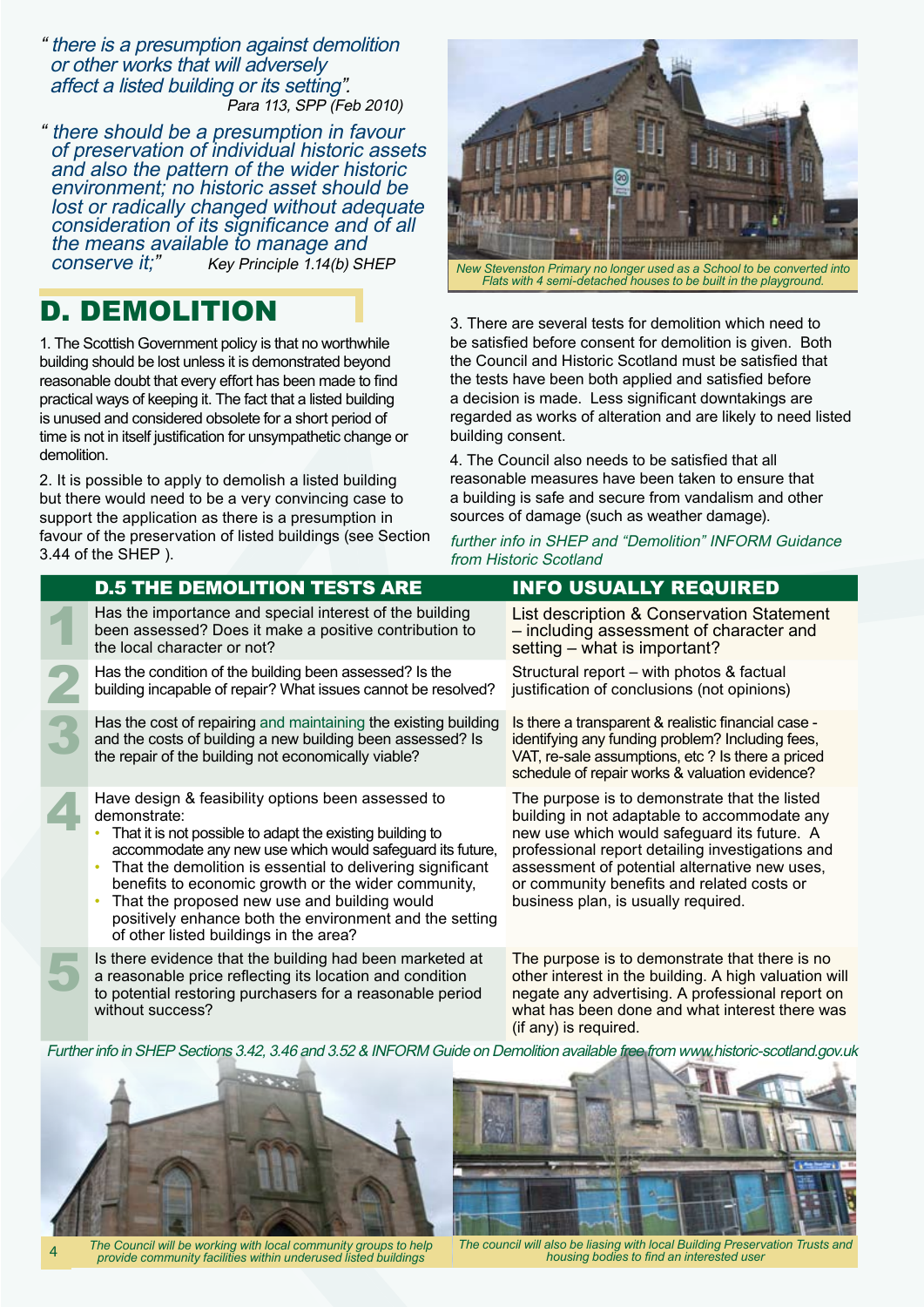## E. ENABLING DEVELOPMENT

1. The principal purpose of enabling development is to rescue historic buildings from imminent collapse or further decay. Any such development should be the minimum necessary to enable the restoration and reuse of the listed building (para. 114 of SPP) Such development will also need to be tested against the other policies in the Local plan.

2. The Council needs to consider the impact that any new development will have on the setting and character of the listed building - ensuring any harm is minimised. To ensure an agreed schedule of works to the Listed Building is undertaken, the Council usually requires a section 75 Legal Agreement or Bond (including any agreed phasing). This is to ensure that the deterioration of the building is halted; that the restoration work can begin prior to any new development taking place; and that the listed building refurbishment is not left till last.



*New Development to enable the restoration of several listed buildings at Gartloch Village Glasgow*

3. Whilst it is important to contact the Council as early as possible to discuss enabling development – to make progress you need to demonstrate that you are maintaining and looking after the listed structure (e.g. through survey & maintenance work).

 $\mathsf{TPS}$  The council needs a variety of information to determine whether enabling development is required to ensure<br> $\mathsf{TPS}$  the restoration of the listed building. As the owner you will need to be able to answer the fo

What is the current condition of the listed building? If the building is derelict or in a poor state – then do you have a structural survey and assessment? How much will early building is derelict or in a poor state – then do you have a structural survey and assessment? How much will early repairs cost?

Is there an assessment of the existing character and setting? Does it show the broader context as well as the details? Does this assessment inform the conservation approach?

What are the gross and net (after resale) estimated costs of restoring the listed building? Are the cost assumptions explicitly stated? (eg assumed cost per sq m? basis of fee of restoring the listed building? Are the cost assumptions & profit assumptions?). What are the actual valuation or acquisition costs? What is the "financial gap"?

What is the proposed use of the listed building and any enabling development? How does this affect the value? enabling development? How does this affect the value?

Where will the new development be located? What is the density (for residential development)? Is there a schedule of floor areas (in metric) and full details of new scheme? density (for residential development)? Is there a schedule

of floor areas (in metric) and full details of new scheme?

NBE 1 Protecting the Natural and Built Environment

**B Built Environment:** Development should avoid causing harm to the character or setting of the sites listed below. Planning permission will only be granted for such sites where the character and appearance of the site and its setting is preserved and enhanced – including any special interest or features of architectural or historic interest. Additional assessment criteria specific to sites including: **2c Listed Buildings:** The layout, design, materials, scale, siting and use of any development shall be appropriate to the character and appearance of the listed building and its setting. There is a presumption against demolition or other works that adversely affect the special interest of a listed building or its setting.

NBE 2 Promoting the Natural and Built Environment **B Built Environment:** The Council will promote the following built environment improvement initiatives by requiring proposals affecting those sites or their settings to contribute to their enhancement including B3 Listed Buildings: the Council will maintain the Sites & Monument Register including Listed Buildings & Buildings at Risk - seeking an early List Review, the Council will help and advise owners of Listed Buildings in looking after their assets - but will also take action where necessary (including serving Repairs Notices and Building Preservation Notices) to preserve buildings of architectural or historic interest.

*See NNLP Finalised Draft 2009 – Policy document for full details of these policies.* The Council will produce Supplementary Planning Guidance to assist clarify these objectives and amplify the criteria to be used in assessing applications.

Any structural report needs to set out facts or detailed photos to justify any opinions or conclusions reached – so that they can be independently verified

Any proposals need to minimise harm to the character and setting of the existing Listed Building – preferably by retaining & incorporating existing details and features

This should separately identify any professional fees, VAT or other costs – including profit. Acquisition costs need to be justified – paying over the odds does not justify excessive enabling development. Note that certain works to Listed Buildings may be zero rated for VAT purposes.

Is the use compatible with the Listed Building without excessive changes? Is the focus on increasing the value – not just the numbers?

A site plan & drawings to show the preferred location and design of any proposed development in relation to the listed building and its setting.

You won't need to have detailed answers to all these questions when you first discuss your listed building with the Council however it is important to move towards addressing them.



*Gartloch Village - New residential development has helped fund the restoration of the main listed buildings* 5